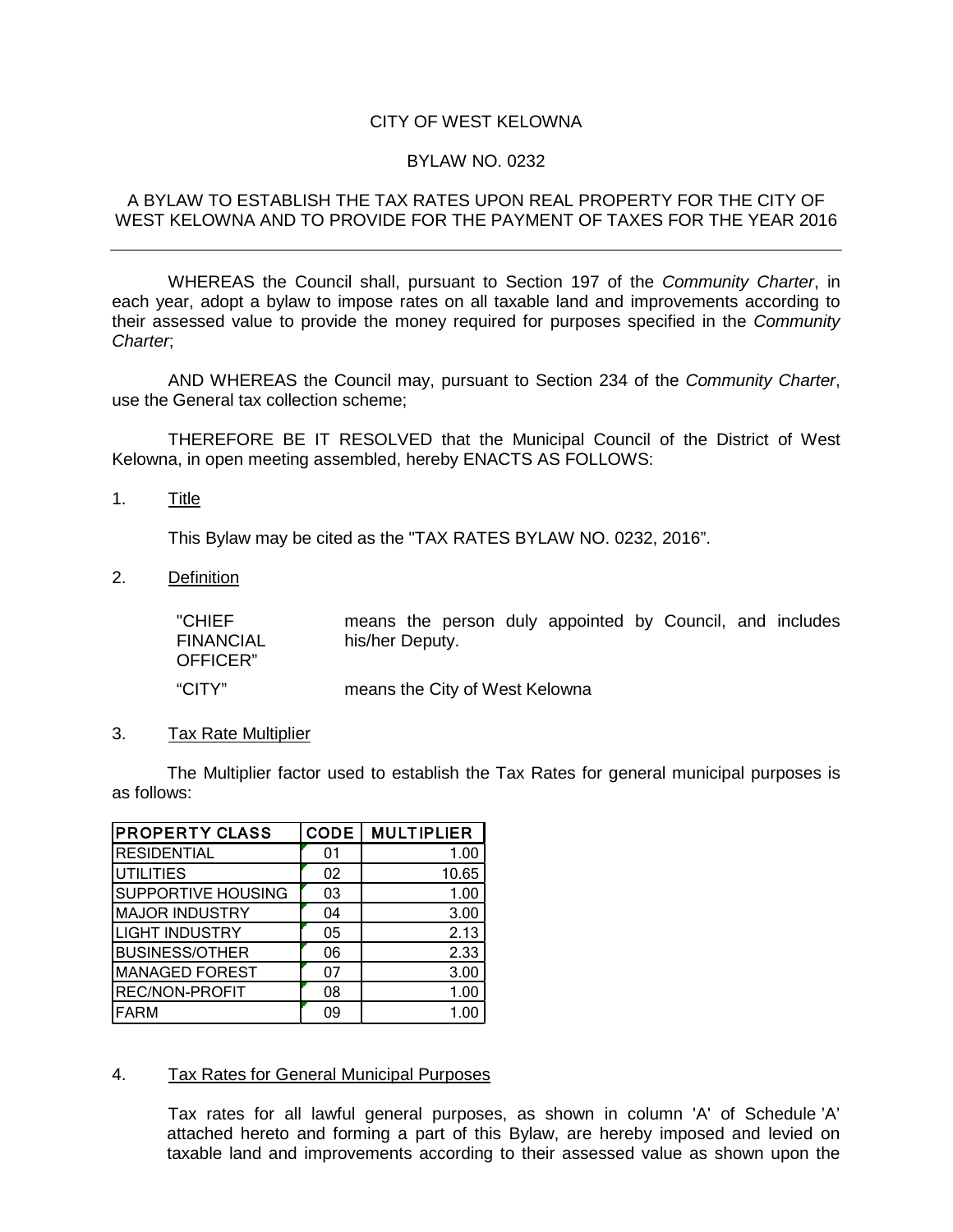Real Property Tax Roll for general municipal purposes for the City of West Kelowna for 2016.

# 5. Tax Rates for Regional District of Central Okanagan

Tax rates for the payment of the Regional District of Central Okanagan requisition, excluding tax rates for the S I R requisition under Section 6 as shown in column 'B' of Schedule 'A' attached hereto and forming part of this Bylaw, are hereby imposed and levied on taxable land and improvements according to their assessed value on the basis provided under Section 804.3 of the *Local Government Act* and as shown upon the Real Property Tax Roll for the City of West Kelowna for 2016.

# 6. Tax Rates for Regional District of Central Okanagan SIR Program

Tax rates for the payment of the Regional District of Central Okanagan requisition for the SIR Program, as shown in column 'C' of Schedule 'A' attached hereto and forming part of this Bylaw, are hereby imposed and levied on taxable land according to their assessed value on the basis provided under Section 804.3 of the Local Government Act and as shown upon the Real Property Tax Roll for the City of West Kelowna for 2016.

# 7. Central Okanagan Regional Hospital District

Tax rates for the payment of the Central Okanagan Regional Hospital District requisition, as shown in column 'D' of Schedule 'A' Page 1 attached hereto and forming part of this Bylaw, are hereby imposed and levied on taxable land and improvements according to their assessed value on the basis provided by Section 26 of the *Hospital District Act* and according to their assessed value as shown upon the Real Property Tax Roll for the City of West Kelowna for 2016.

# 8. Tax Rates for General Municipal Purposes - Library

Tax rates for all lawful general purposes, as shown in column 'E' of Schedule 'A' attached hereto and forming a part of this Bylaw, are hereby imposed and levied on taxable land and improvements according to their assessed value as shown upon the Real Property Tax Roll for general municipal purposes – Library for the City of West Kelowna for 2016.

# 9. Tax Rates for General Municipal Purposes - Sanitary Storm Sewer

Tax rates for all lawful general purposes, as shown in column 'F' of Schedule 'A' attached hereto and forming a part of this Bylaw, are hereby imposed and levied on taxable land and improvements according to their assessed value as shown upon the Real Property Tax Roll for general municipal purposes – Sanitary Storm Sewer for the City of West Kelowna for 2016.

# 10. General Tax Collection Scheme

Under section 234 (1), of the *Community Charter*, Council may use the General tax collection scheme whereby property taxes for a year are due on July 2 of the year. As July 2 falls on a weekend, taxes shall be due on the next business day of July 4, 2016.

## 11. Rates and Taxes Payable to The City of West Kelowna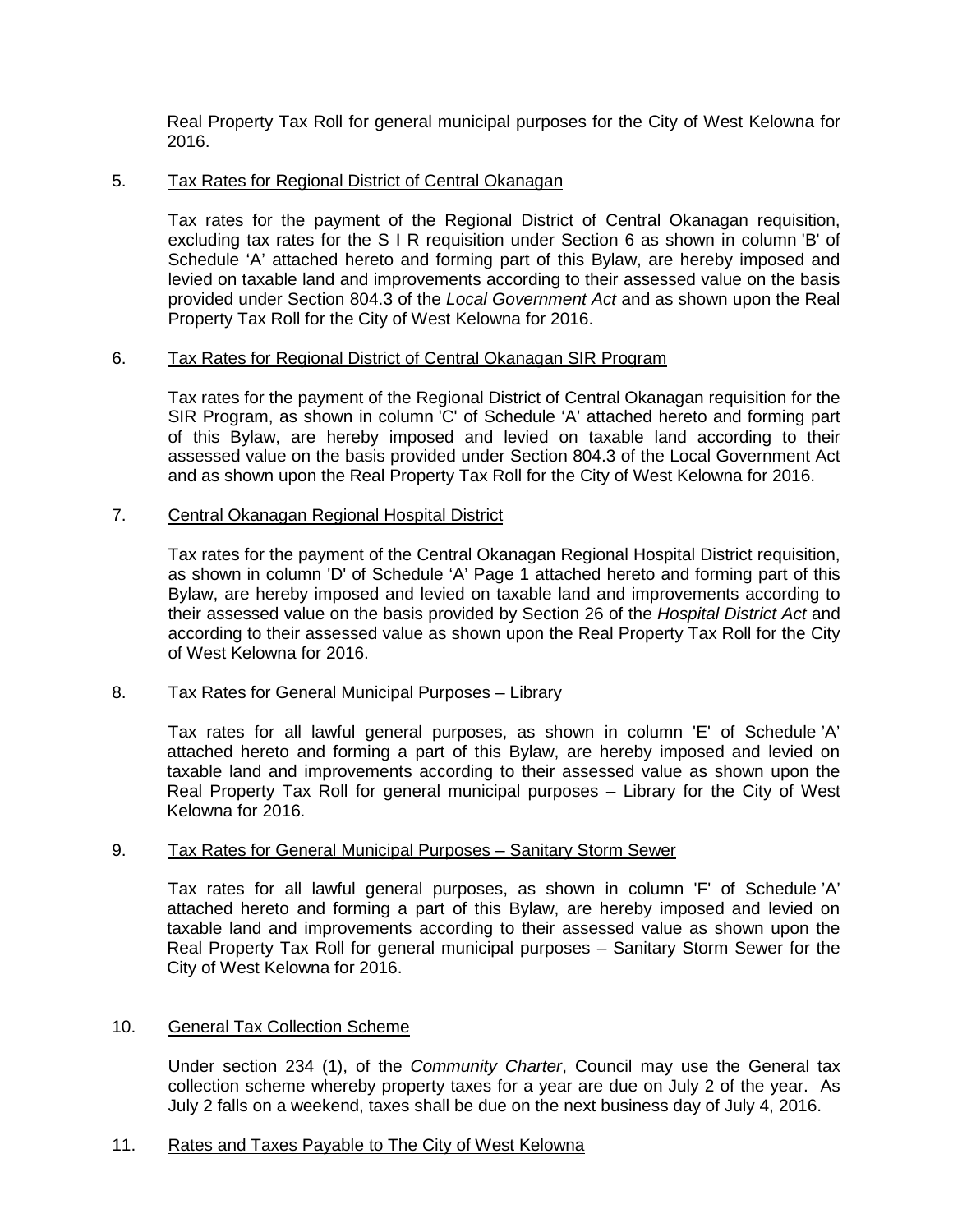The rates and taxes named under this Bylaw shall be levied, raised and collected for the purposes stated, and shall be payable to the City of West Kelowna at the City Hall.

#### 12. Penalties

Under section 234 (2) of the *Community Charter*, the Lieutenant Governor in Council may make regulations establishing penalties and interest that must be applied by municipalities in relation to payments made after the tax due date of July  $4<sup>th</sup>$  as above. Pursuant to *Municipal Tax Regulation 426/2003, section (3)*, upon the 5<sup>th</sup> day of July, 2016, or as soon thereafter as is practicable, the Chief Financial Officer shall add to the unpaid balance of the current year's taxes, in respect of each parcel of land and the improvements as shown upon the Real Property Tax Roll of the City for 2016:

(a) ten (10) percent of the amount unpaid as of 4:30 pm on the  $4<sup>th</sup>$  day of July, 2016

## 13. Supplementary Tax Rolls

- 13.1 Upon receipt of a Supplementary Tax Roll from B.C. Assessment, the Chief Financial Officer shall levy taxes in accordance with the rates specified in Schedule 'A' of this Bylaw according to the taxable values as shown on the Supplementary Tax Rolls.
- 13.2 For each Supplementary Tax Roll, the Chief Financial Officer shall add penalties to the unpaid amounts as follows:
	- (a) Where Supplementary Tax Notices are sent before the  $6<sup>th</sup>$  day of June, 2016, penalties shall be added as set out in Section 12 of this Bylaw.
	- (b) Where Supplementary Tax Notices are sent after the  $6<sup>th</sup>$  day of June, 2016; ten (10) percent shall be added on any amount unpaid after 30 (thirty) days.
- 14. R.D.C.O. Parcel Tax (under collection for other governments)
	- (a) Sterile Insect Release Program parcel tax levy for 2016 is \$12,507;
	- (b) The Sewer parcel tax levy for 2016 is \$34,494 for Lakeview #605
	- (c) Westside Landfill/Transfer Station parcel tax levy for 2016 is \$332,254
	- (d) Solid Waste and Recycling Program parcel tax levy for 2016 is \$199,524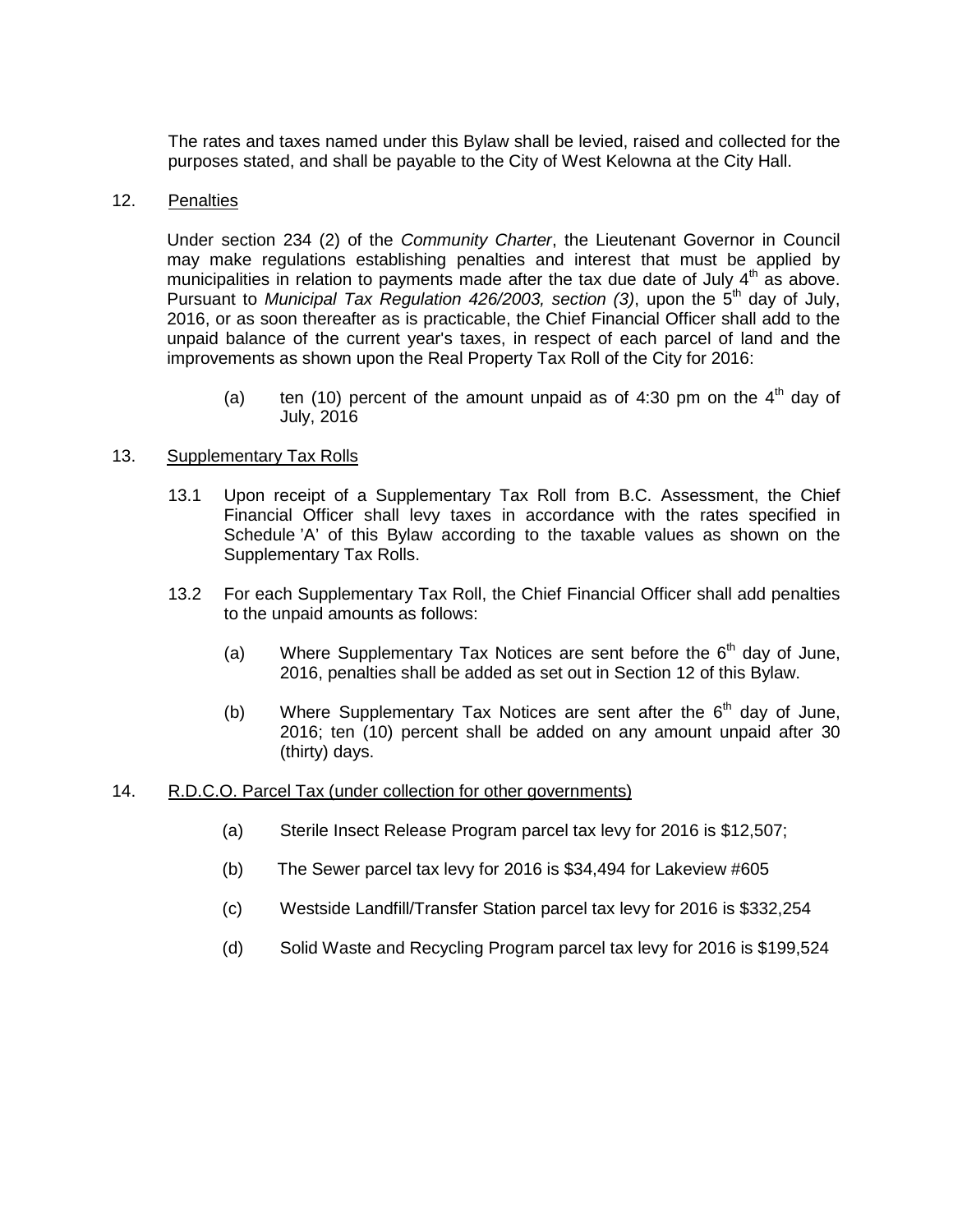# READ A FIRST, SECOND AND THIRD TIME THIS 26TH DAY OF APRIL, 2016 <code>ADOPTED</code> THIS 10 $^{\textsf{TH}}$  DAY OF MAY, 2016

M A Y O R

CITY CLERK